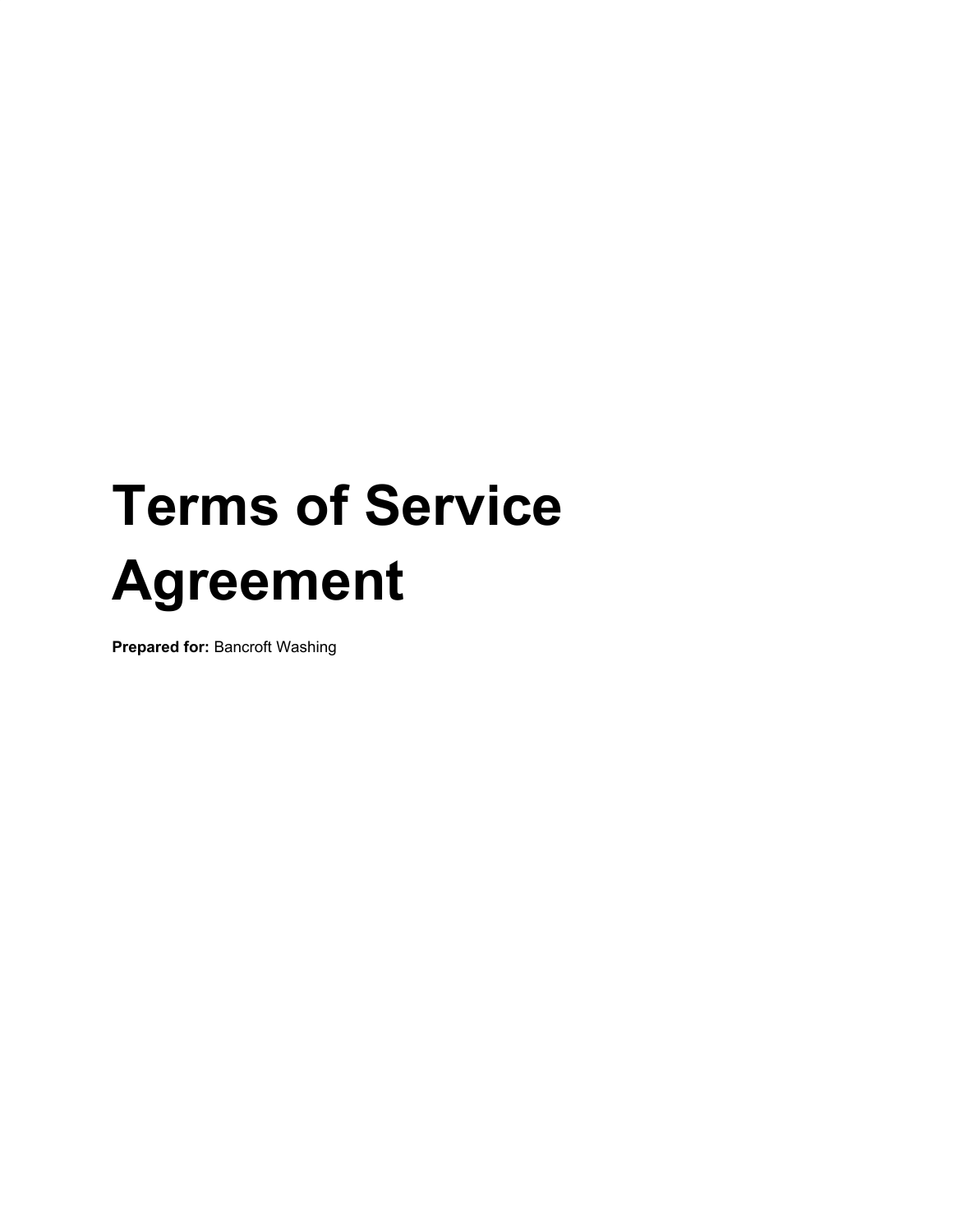# **Terms of Service**

# **1. Terms and Conditions**

Last updated: January 15, 2021

These Terms and Conditions ("**Terms**", "**Terms and Conditions**") govern your relationship with Bancroft Washing website and Washing (the "Service") operated by Bancroft Washing ("**us**", "**we**", or "**our**").

Your access to and use of the Service is based on your acceptance of and compliance with these Terms. These Terms apply to all visitors, users and others who access or use the Service.

By accessing or using the Service you agree to be bound by these Terms and accept all legal consequences. If you do not agree to these terms and conditions, in whole or in part, please do not use the Service.

#### **2. Purchases**

If you wish to purchase any product or service made available through the Service ("**Purchase**"), you may be asked to supply certain information relevant to your Purchase including, without limitation, your credit card number, the expiration date of your credit card, your billing address, and your shipping information.

You represent and warrant that: (i) you have the legal right to use any credit card(s) or other payment methods (s) in connection with any Purchase; and that (ii) the information you supply to us is true, correct and complete.

By submitting such information, you grant us the right to provide the information to third parties for purposes of facilitating the completion of Purchases.

We reserve the right to refuse or cancel your order at any time for certain reasons including but not limited to product or service availability, errors in the description or price of the product or service, error in your order or other reasons.

We reserve the right to refuse or cancel your order if fraud or an unauthorized or illegal transaction is suspected. We will not be held responsible or liable for any failure for the Purchase to complete, or any resulting loss or damages to you.

#### **3. Availability, Errors and Inaccuracies**

In order to provide exceptional service and accuracy, we regularly update the products and services on the Service.

We cannot and do not guarantee the accuracy or completeness of any information, including prices, product images, specifications, availability, and services. We reserve the right to change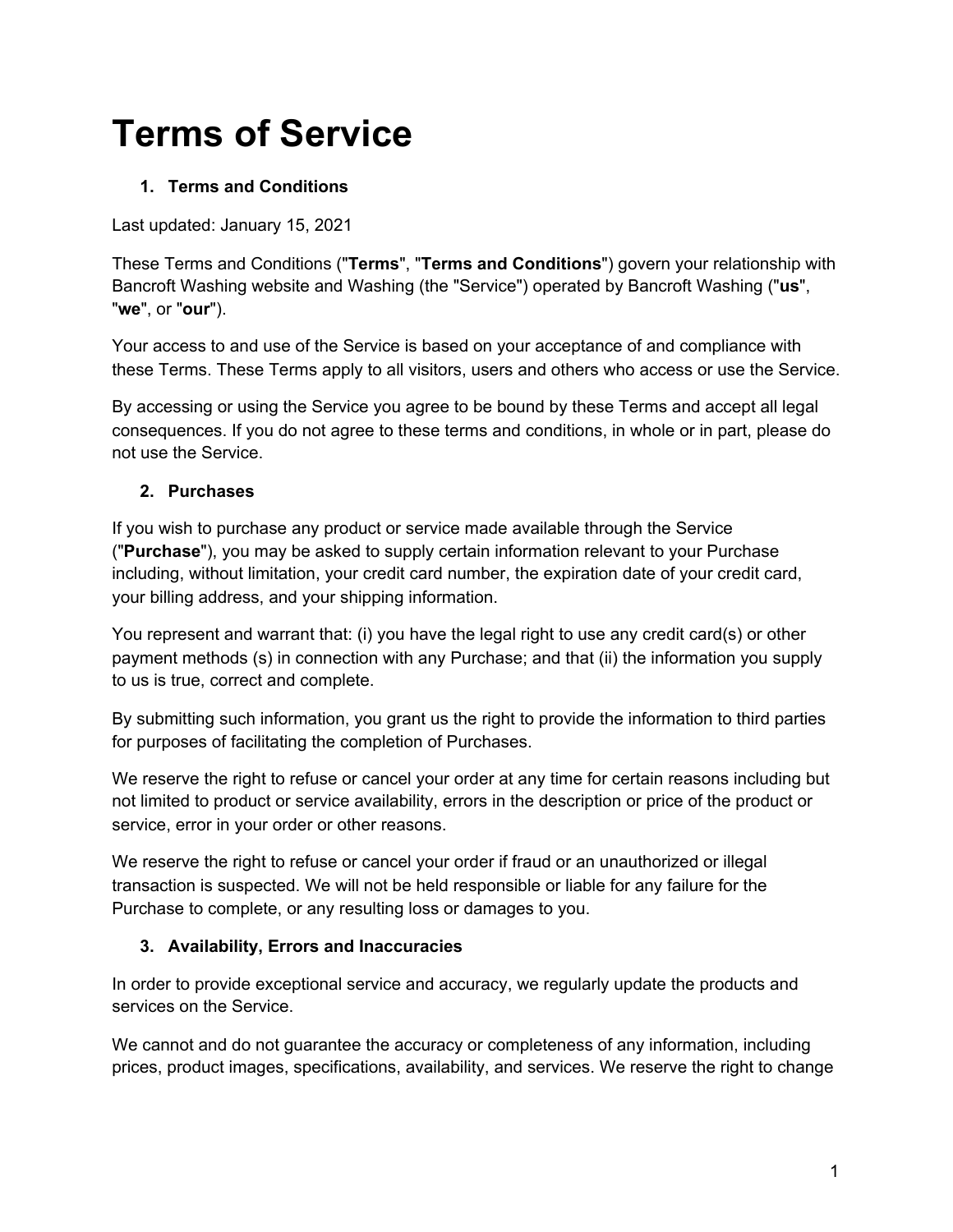or update information and to correct errors, inaccuracies, or omissions at any time without prior notice.

Despite our best efforts, the products or services available on our Service may have an error regarding the price, be inaccurately described, or be unavailable.

We may experience delays in updating information on the Service and in our advertising on other websites.

# **4. Content**

Our Service allows you to post, link, store, share and otherwise make available certain information, text, graphics, videos, or other material ("Content"). You are responsible for the Content that you post to the Service, including its legality, reliability, and appropriateness.

By posting Content to the Service, you grant us the right and license to use, modify, publicly perform, publicly display, reproduce, and distribute such Content on and through the Service. You retain any and all of your rights to any Content you submit, post or display on or through the Service and you are responsible for protecting those rights. You agree that this license includes the right for us to make your Content available to other users of the Service, who may also use your Content subject to these Terms.

You represent and warrant that: (i) the Content is yours (you own it) or you have the right to use it and grant us the rights and license as provided in these Terms, and (ii) the posting of your Content on or through the Service does not violate the privacy rights, publicity rights, copyrights, contract rights or any other rights of any person.

We reserve all rights to block or remove communications or materials that we determine to be: (a) abusive, defamatory, or obscene; (b) fraudulent, deceptive, or misleading; (c) in violation of a copyright, trademark or, other intellectual property rights of another or; (d) offensive or otherwise unacceptable to us in our sole discretion.

You acknowledge that, by providing you with the ability to view and distribute user-generated content on the Service, we are merely acting as a passive conduit for such distribution and is not undertaking any obligation or liability relating to any contents or activities on the Service.

# **5. Accounts**

When you create an account with us, you must provide us with information that is accurate, complete, and current at all times. Failure to do so constitutes a breach of the Terms, which may result in immediate termination of your account on our Service.

You are responsible for safeguarding the password that you use to access the Service and for any activities or actions under your password, whether your password is with our Service or a third-party service.

You agree not to disclose your password to any third party. You must notify us immediately upon becoming aware of any breach of security or unauthorized use of your account.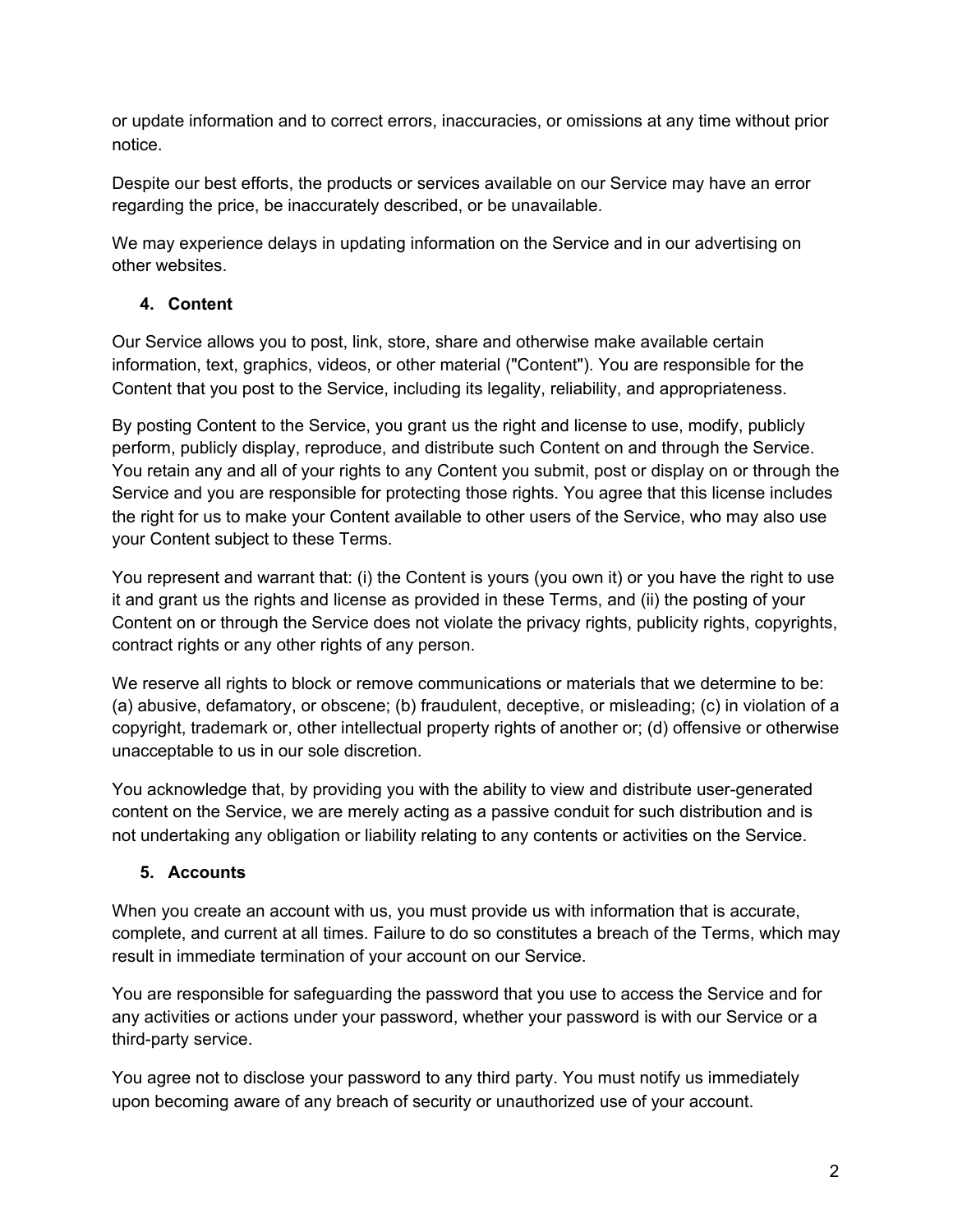You may not use as a username the name of another person or entity or that is not lawfully available for use, a name or trademark that is subject to any rights of another person or entity other than you without appropriate authorization, or a name that is otherwise offensive, vulgar or obscene.

# **6. Intellectual Property**

The Service and all contents, including but not limited to text, images, graphics or code are the property of Bancroft Washing and are protected by copyright, trademarks, database and other intellectual property rights. You may display and copy, download or print portions of the material from the different areas of the Service only for your own non-commercial use, or to place an order with Bancroft Washing. Any other use is strictly prohibited and may violate copyright, trademark and other laws. These Terms do not grant you a license to use any trademark of Bancroft Washing or its affiliates. You further agree not to use, change or delete any proprietary notices from materials downloaded from the Service.

# **7. Links To Other Web Sites**

The Service may contain links to third-party websites or services that are not owned or controlled by Bancroft Washing.

Bancroft Washing has no control over and assumes no responsibility for, the content, privacy policies, or practices of any third party web sites or services. You further acknowledge and agree that Bancroft Washing shall not be responsible or liable, directly or indirectly, for any damage or loss caused or alleged to be caused by or in connection with use of or reliance on any such content, goods or services available on or through any such websites or services.

We strongly advise you to read the terms and conditions and privacy policies of any third-party websites or services that you visit.

# **8. Termination**

We may terminate or suspend access to our Service immediately, without prior notice or liability, for any reason whatsoever, including, without limitation, if you breach the Terms.

All provisions of the Terms shall survive termination, including, without limitation, ownership provisions, warranty disclaimers, indemnity and limitations of liability.

Upon termination, your right to use the Service will immediately cease. If you wish to terminate your account, you may simply discontinue using the Service.

#### **9. Indemnification**

You agree to indemnify, defend and hold harmless Bancroft Washing, its principals, officers, directors, representatives, employees, contractors, licensors, licensees, suppliers and agents, from and against any claims, losses, damages, losses, obligations, costs, actions or demands.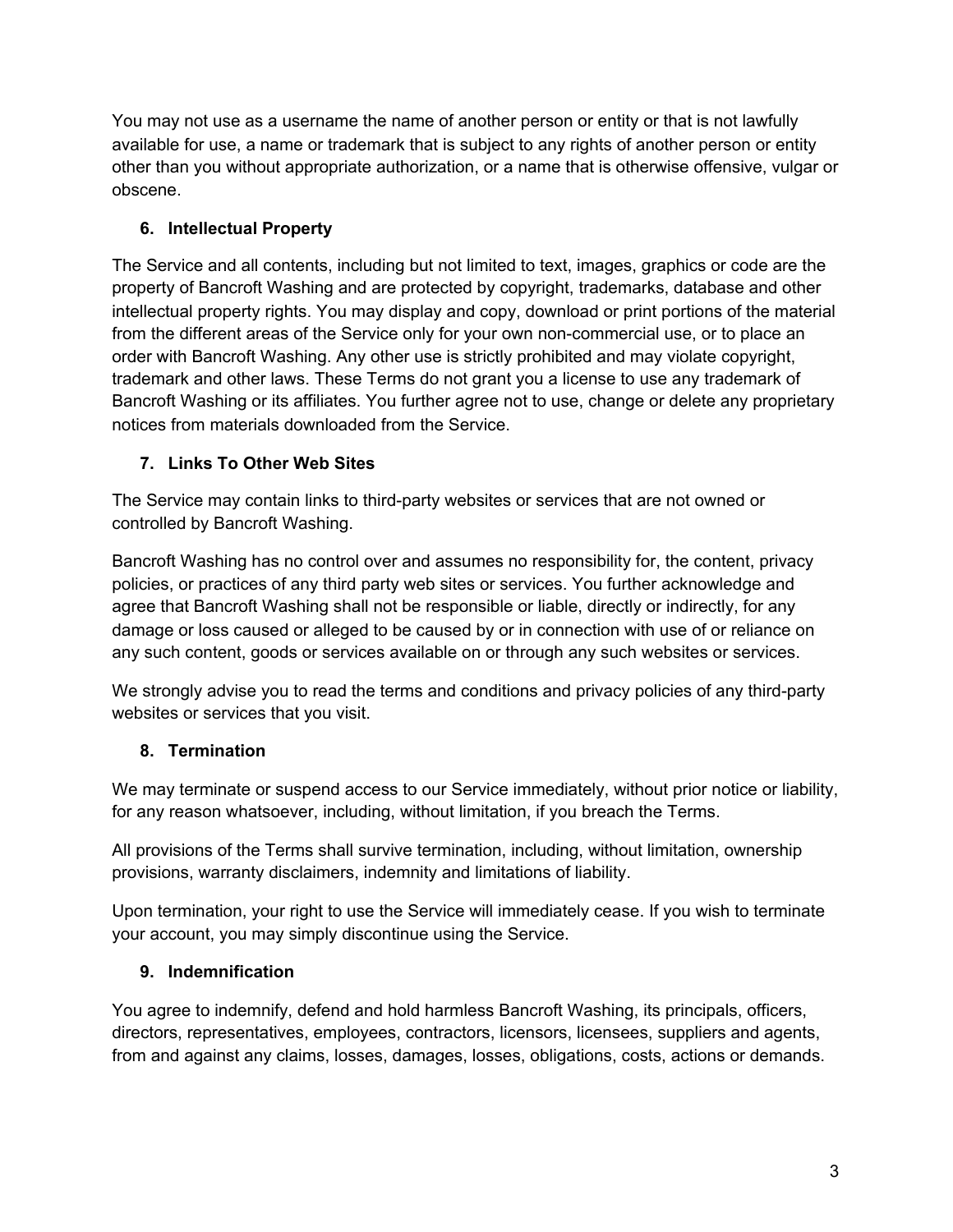These include but are not limited to: (a) legal and accounting fees resulting from your use of the Service; (b) your breach of any of these Terms; (c) anything you post on or upload to the Service; and (d) any activity related to your account. This includes any negligent or illegal conduct by you, any person or entity accessing the Service using your account whether such access is obtained via fraudulent or illegal means.

#### **10. Limitation Of Liability**

Bancroft Washing, its directors, employees, partners, agents, suppliers, or affiliates, shall not be liable for any loss or damage, direct or indirect, incidental, special, consequential or punitive damages, including without limitation, economic loss, loss or damage to electronic media or data, goodwill, or other intangible losses, resulting from (i) your access to or use of the Service; (ii) your inability to access or use the Service; (iii) any conduct or content of any third-party on or related to the Service; (iv) any content obtained from or through the Service; and (v) the unauthorized access to, use of or alteration of your transmissions or content, whether based on warranty, contract, tort (including negligence) or any other claim in law, whether or not we have been informed of the possibility of such damage and even if a remedy set forth herein is found to have failed of its essential purpose.

# **11. Disclaimer And Non-Waiver of Rights**

Bancroft Washing makes no guarantees, representations or warranties of any kind as regards the website and associated technology. Any purportedly applicable warranties, terms and conditions are excluded, to the fullest extent permitted by law. Your use of the Service is at your sole risk. The Service is provided on an "**AS IS**" and "**AS AVAILABLE**" basis. The Service is provided without warranties of any kind, whether express or implied, including, but not limited to, implied warranties of merchantability, fitness for a particular purpose, non-infringement or course of performance, except as provided for under the laws of any province in Canada. In such cases, the provincial law shall apply to the extent necessary.

Bancroft Washing its subsidiaries, affiliates, and its licensors do not warrant that a) the Service will function uninterrupted, secure or available at any particular time or location; b) any errors or defects will be corrected; c) the Service is free of viruses or other harmful components, or d) the results of using the Service will meet your requirements.

If you breach any of these Terms and Bancroft Washing chooses not to immediately act or chooses not to act at all, Bancroft Washing will still be entitled to all rights and remedies at any later date, or in any other situation, where you breach these Terms. Bancroft Washing does not waive any of its rights. Bancroft Washing shall not be responsible for any purported breach of these Terms caused by circumstances beyond its control. A person who is not a party to these Terms shall have no rights of enforcement.

You may not assign, sub-license or otherwise transfer any of your rights under these Terms.

# **12. Exclusions**